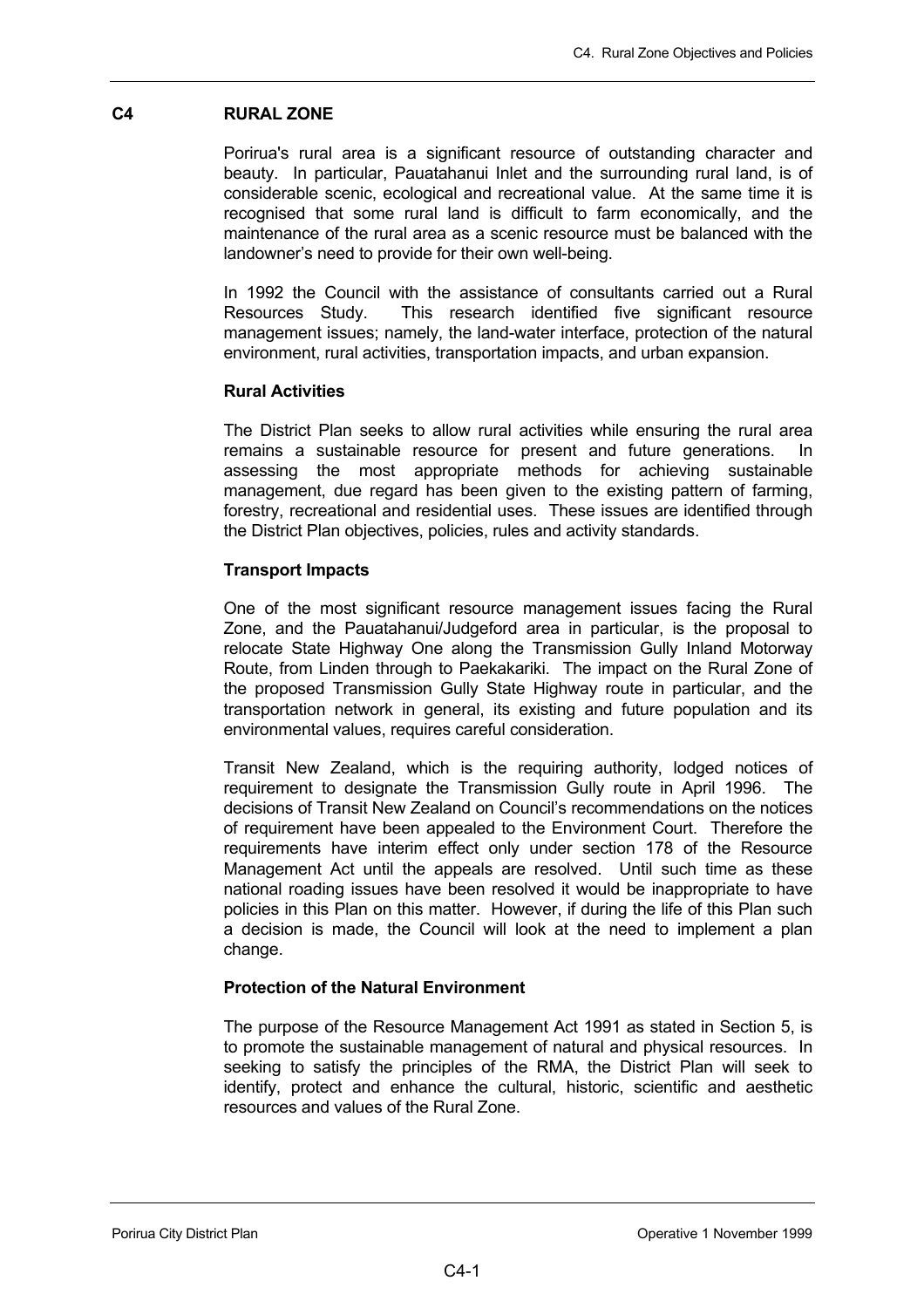Section 6 "Matters of National Importance" relating to the protection and enhancement of the natural landscape and cultural heritage is addressed through the objectives and policies of the plan.

### **Land-water Interface**

Activities on land, particularly those near water bodies and the coastal marine area, may have an impact on water quality and ecological values. The extent of control over activities in or near all water bodies or the coastal marine area is therefore an essential matter to be addressed by the District Plan.

## **Urban Expansion**

Future planning must be done in accordance with the principle of the sustainable management of natural and physical resources. This issue therefore requires the balancing of any "need" for urban expansion into the Rural Zone against the need to maintain and enhance environmental values, and to retain the potential for rural land to be used for a variety of rural purposes.

The extent to which subdivision of rural land is permitted and the extent to which any intensity of residential and/or rural residential activity will be allowed, is dealt with specifically throughout the District Plan. The research indicates that there is sufficient land within the existing urban area to accommodate 60- 70,000 people *(Source: Porirua City Council Residential Needs and Standards Report, 1991)*. No extensions of the urban area into the Rural Zone are therefore proposed in the 10 year life of this District Plan.

# **Overview**

The principal activity in the Rural Zone is pastoral farming. The Rural Zone of Porirua City ranks significantly in this respect within the four cities of the Wellington Region. Rural land comprises 80% of the land area of the City.

Farming in the Rural Zone of Porirua suffers from a generally steep topography, soils of generally low productive value, relatively small holdings, and the pressures of being close to an urban area. A feature of the Rural Zone is the "small holdings" which exist in various locations including Paekakariki Hill Road, Moonshine Road and Murphys Road.

The objectives and policies of the District Plan recognise the need for the Rural Zone to continue as a working rural landscape, and for a wide variety of farm related activities to be allowed in order to maximise both the present viability and future potential of the area.

The natural environment of the Rural Zone encompasses the natural landforms, native vegetation, streams, wetlands and the coast. Some of these areas, particularly the wetland areas and Pauatahanui Inlet, have been recognised as nationally and internationally significant.

The study concluded that the patterns of ownership and the continued use of rural land for rural purposes can significantly contribute to the sustainable management and protection of the natural environment, as well as providing a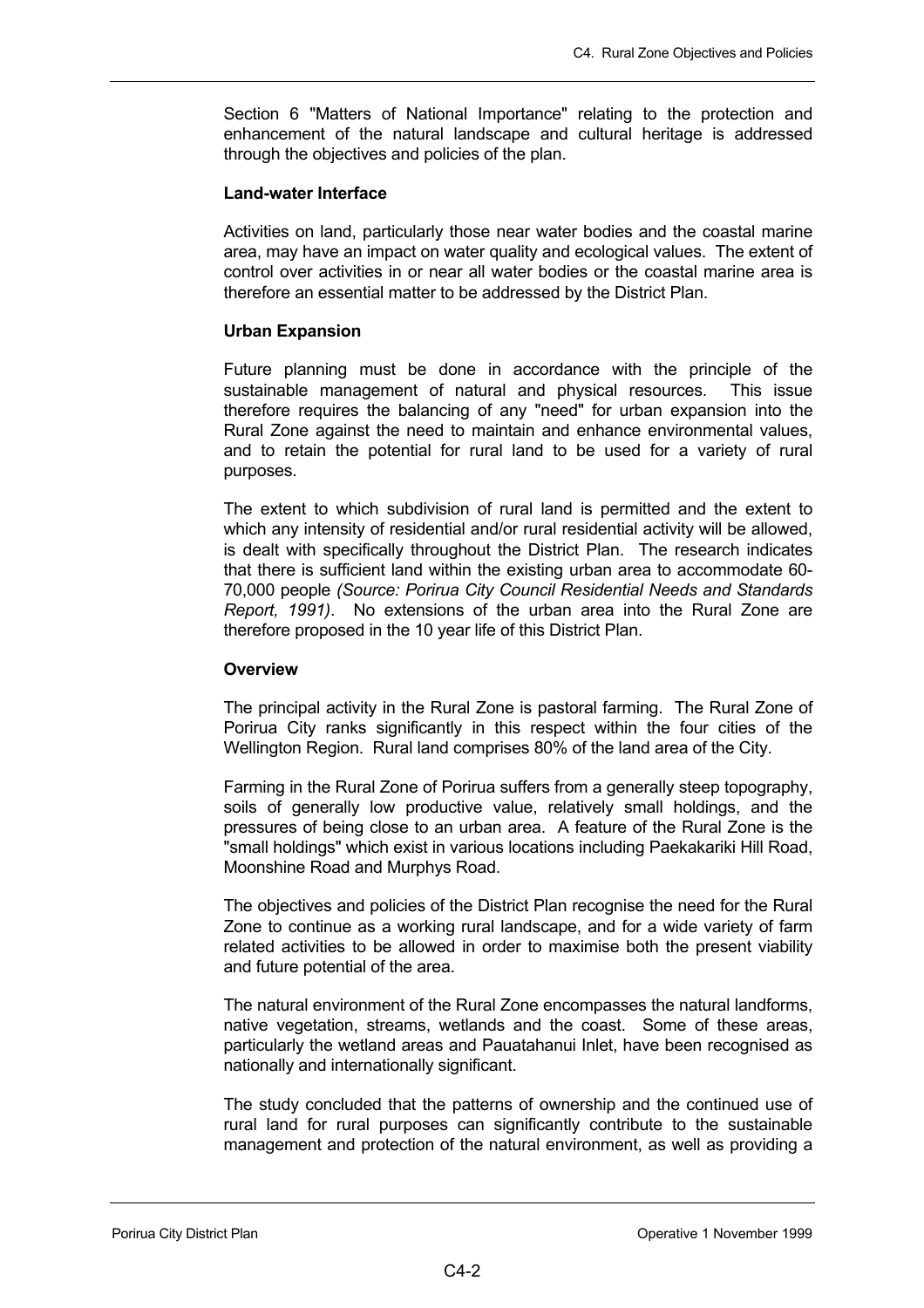livelihood for the rural residents, rural workers, and farmers of both the large and small holdings.

However where specific risks to the natural environment have been identified, policies and rules have been developed. For example, controls will be placed on earthworks to ensure protection of the natural landforms and protection of the coastal waters from siltation. Controls on the removal of native vegetation are also necessary to ensure that particularly significant areas of native vegetation are protected.

Council may require applicants to supply evidence of consultation with the tangata whenua. Council will notify the tangata whenua of all notified resource consent applications received. The tangata whenua will be consulted at an early stage for all resource consent applications. The local iwi will therefore have an important role to play in the environmental management of the Rural Area. In particular, comment will be actively sought on activities which may impact on Maori spiritual values. Any representations received will form an integral part of any resource management decisions which are made. Section C5 "Responding To The Treaty Of Waitangi" should be referred to for a full explanation of the tangata whenua's role and rights with respect to the RMA and environmental management.

The riparian strip etc. provisions set out later in the Plan (see Sections C9 "Landscape and Ecology" and C10 "Coastal Issues") are designed to further enhance the protection of the streams, rivers and coastal environment and the adjacent rural environment where this is at risk.

The study identified subdivision for residential purposes and urban expansion into the Rural Zone as one of the main threats to the present character and future sustainable management of the rural environment. The Wellington Regional Policy Statement clearly encourages local authorities to contain urban sprawl in order to maximise the efficiency of the urban area and reduce the depletion of the natural and physical resources of the Rural Zone. This section of the Plan has therefore addressed this issue in line with policy. It should be noted that rural smallholdings are not necessarily an example of sprawl and in fact they can, in locations adjacent to the existing urban area, perform a buffering function preventing urban sprawl onto rural zoned land.

Pauatahanui Village is a little rural settlement adjacent to Pauatahanui Inlet and located in the eastern part of the Rural Zone. It comprises a total of 14 dwellings, some of which are of historical and architectural merit (refer to Part J of the Plan which contains a Heritage Register of significant buildings and sites etc.), which are located in the vicinity of a school, shop, service station, church, a cottage craft shop, cafe/restaurant, and a saddlery.

The Village has a unique character and has become over time the social and commercial centre for the residents in the vicinity of the Village. Without strict controls on subdivision of further certificates of title and building development, the character of the village could be significantly altered. Furthermore, the Zone is not served by a stormwater and a reticulated sewerage system. Therefore increased levels of effluent disposal via septic tanks could have a detrimental effect on the coastal marine area at the head of the Pauatahanui Inlet. The Plan does not provide for increased urban development at Pauatahanui in the next ten years.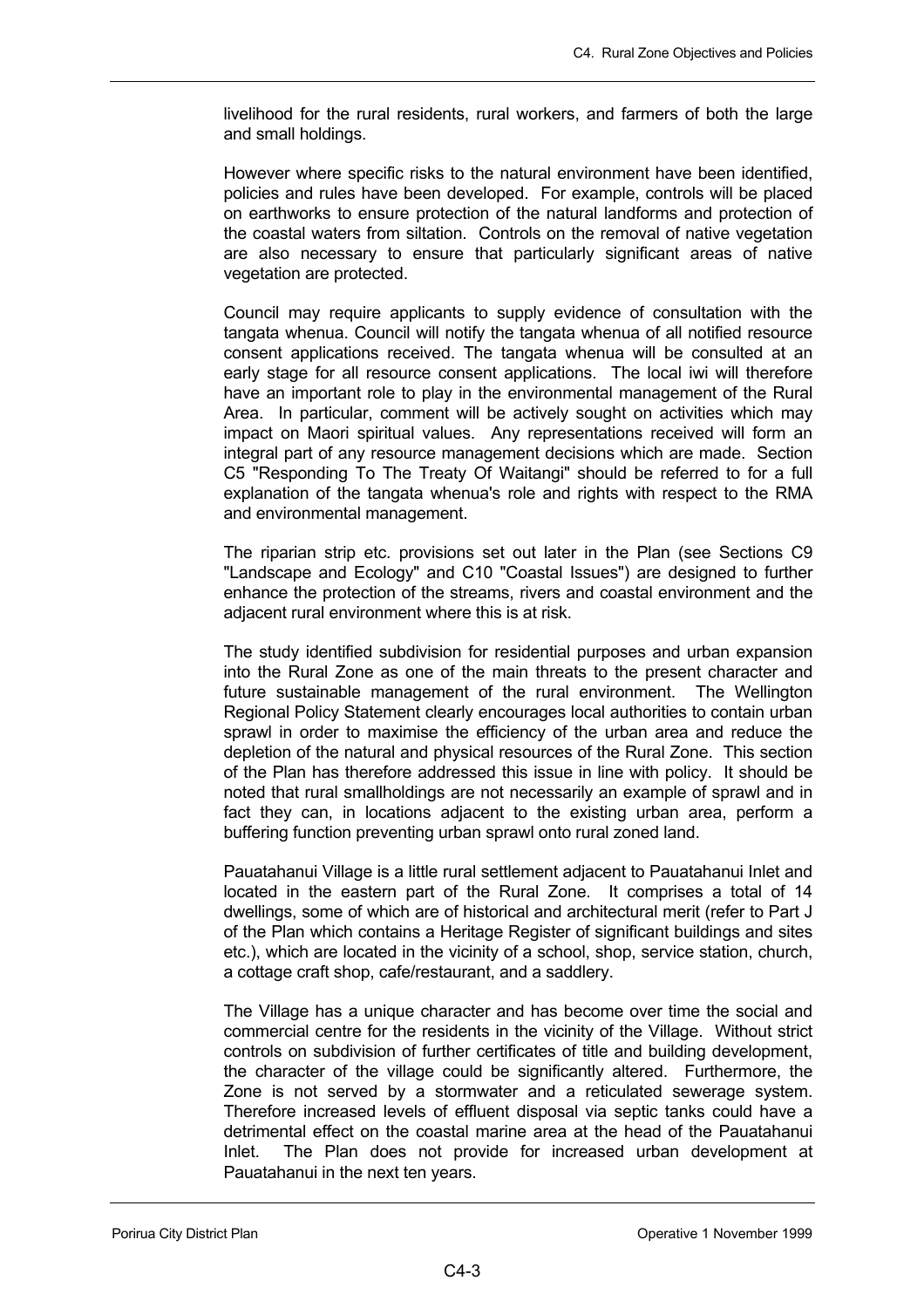Over the years considerable fragmentation has taken place around the Pauatahanui Inlet. To the north subdivision has resulted in a number of smallholdings, such as around Motukaraka Point. The resulting pattern is clusters of housing, extensive landscaping about them and remnants of native vegetation. Where closer development occurs, usually close to the lower slopes adjacent to the Inlet, plantings have increased which has enriched the landscape and provided better erosion control than extensive pastoral areas.

Following public consultation, and with considerable community support, it has been decided to contain the urban area within the land previously zoned for urban activities. In addition, subdivision controls have been established which will require an appropriate consent process referring both to the need to prevent urbanisation while recognising that development of smallholdings in appropriate locations can contribute both to the rural sector and district economy, and can contribute to the landscape. Any alteration in policy to allow for urban residential development on rural land would require a plan change to address the needs of any proposed residential areas. The creation of allotments of less than 5 hectares is generally likely to limit the range of primary production activities for which the land could be used, create demands for the Council to provide costly and uneconomic public services, and result in a loss of rural character. Such areas might cover a well defined village location, e.g. Pauatahanui, or an extension of the urban area adjacent to Plimmerton or on the rolling hillsides overlooking the Taupo Swamp. A plan change of this nature could only be justified if it was necessary to accommodate a further 10,000 to 20,000 people in Porirua City over and above an urban population of 70,000 people; a demand not foreseen in the next 20 years.

# **C4.1 OBJECTIVE**

# **TO IDENTIFY A RURAL ZONE AND CONTINUE ITS MANAGEMENT SO AS TO AVOID, REMEDY OR MITIGATE THE EFFECTS OF THE ACTIVITIES WITHIN IT.**

# **Explanation**

The Rural Zone comprises both the natural environment and the rural activities conducted on the land. Accordingly, it is physically and visually distinct from the urban areas of Porirua. This objective allows the continued use and management of the Rural Zone for rural purposes in a sustainable manner.

In order for the Rural Zone to continue to function efficiently, rural activities must not be compromised by other activities, or by controls which preclude reasonable land use. The Council shall therefore ensure any adverse effects on the environment from activities in the Rural Zone are minimised. For a variety of reasons, the Rural Zone is likely to remain non-urban for the foreseeable future. Specifically these relate to the lack of any perceived need for more urban land, protection of the ecological and visual character, and the wish to limit the uneconomic extension of services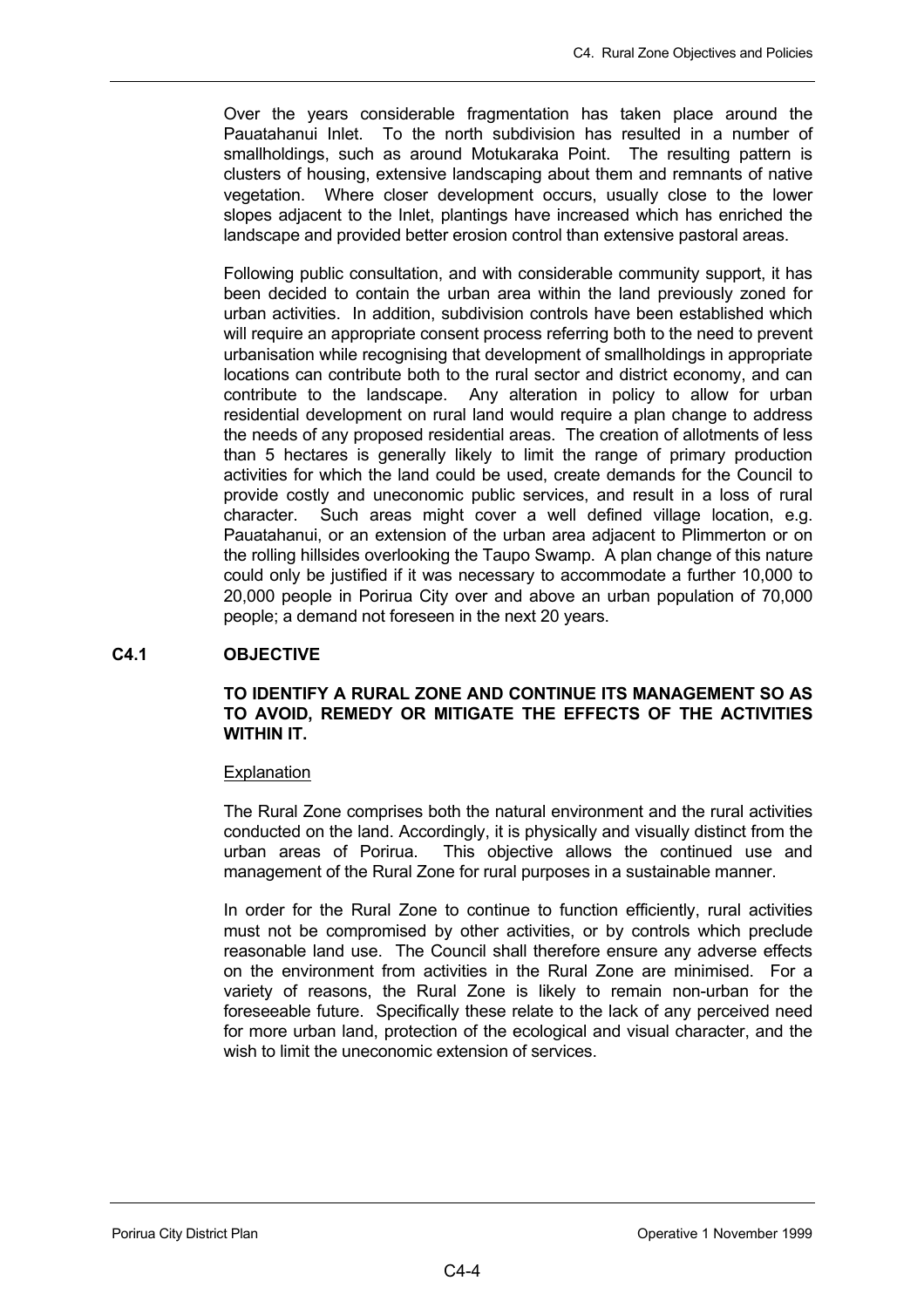# C4.1.1 Policy

# **To preserve the contrast between the rural and urban areas of Porirua City.**

### Explanation

This policy defines a distinct Rural Zone within Porirua City to provide a framework in which limits can be placed on the range of activities within that zone, and where such activities are conducted in a manner that is sustainable in resource management terms. The extent of the Rural Zone shown on the Planning Maps, excluding roads and publicly owned reserves is 12,000 hectares.

### Method of Implementation

The Rural Zone as shown on the **Planning maps** has been established as the extent to which the majority of the Rural Zone Rules and Standards apply (see Section D4).

### Principal Reasons

A large proportion of the land area of Porirua City is rural and, accordingly has been zoned rural. Activity standards apply to all activities in this zone to ensure the protection of the rural character, permit the continuation of rural practices, and encourage a wider range of activities.

### C4.1.2 Policy

# **To encourage primary production activities in the Rural Zone.**

# **Explanation**

This policy will facilitate the full and active use of rural land for productive purposes such as agriculture, horticulture and forestry etc., where such activities are conducted in a manner that is consistent with the principle of sustainable management.

#### Method of Implementation

The Rural Zone as shown on the **Planning maps** has been established as the extent to which the majority of the Rural Zone Rules and Standards apply (see Section D4).

**District Plan rules** allow for primary production activities as permitted activities provided they do not exceed permitted activity standards in D4.2.1. Activities other than primary production activities (see the definition in Part M) are discretionary activities and will require a resource consent.

The harvesting phase of forestry operations has the potential, if not carefully managed, to cause significant adverse environmental effects. The harvesting of production forestry above 1 hectare in size will therefore be a controlled activity and the Council will reserve it's discretion over the extraction method, the time at which harvesting will take place, and the proposed route for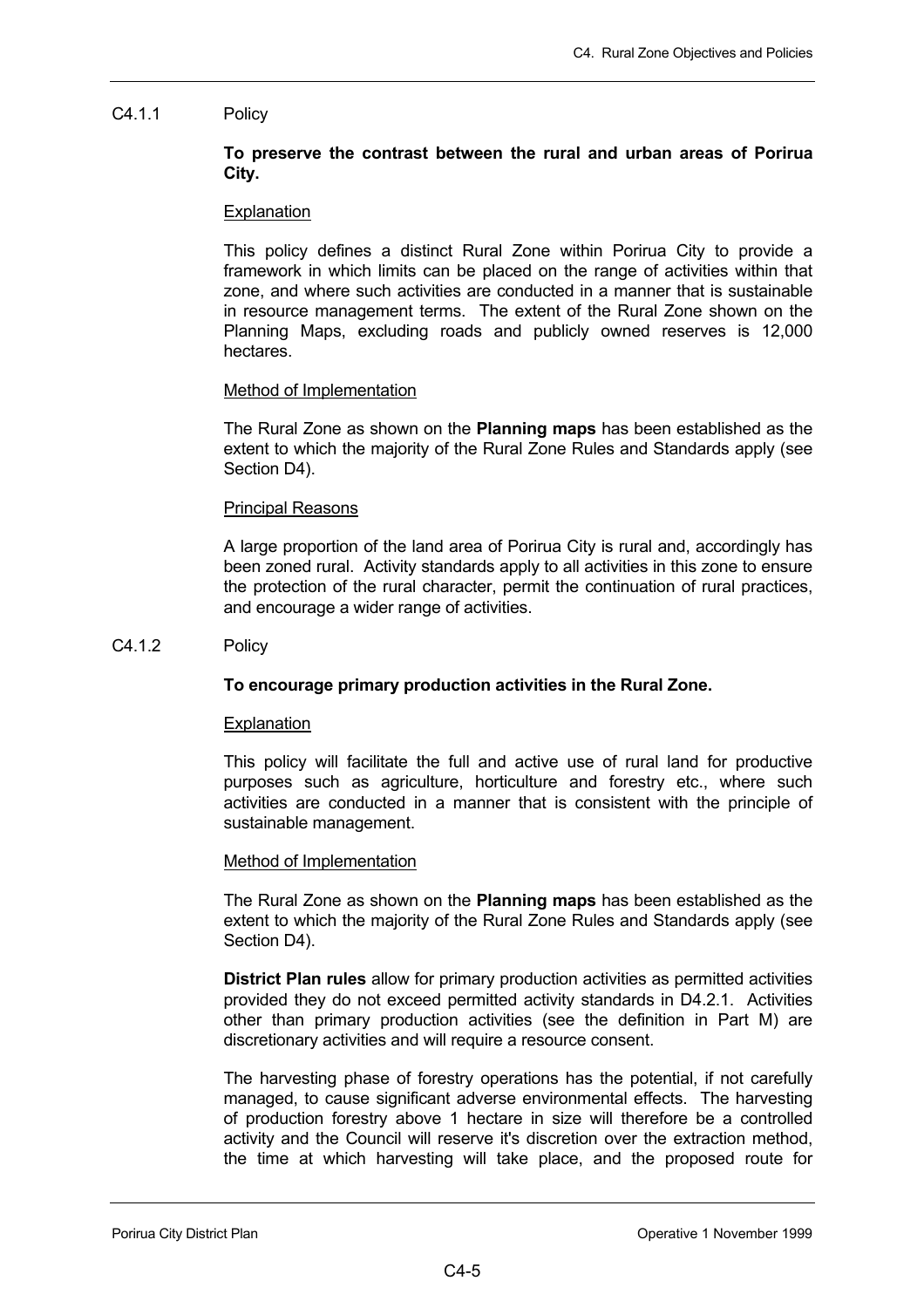accessing and removal of the timber. The developer may also be liable to financial contributions in accordance with Part E of the Plan.

# Principal Reasons

It is important to recognise and allow for a variety of rural activities in the Rural Zone as landowners wish to take advantage of changes in local and international markets. However it is also important to ensure that rural activities do not detract from the rural character and ecological values of the Rural Zone, or adversely affect the existing infrastructure. Rules and standards have therefore been set at levels which allow a variety of rural activities to operate provided they do not result in significant adverse environmental effects.

# C4.1.3 Policy

# **To ensure that activities within the Rural Zone do not detract from the character or quality of the rural environment.**

# **Explanation**

This policy recognises that there are some activities in the Rural Zone which are complementary to the activities involved in utilising the fertility of the soil for productive purposes.

# Method of Implementation

**District Plan rules** allow for non-primary production activities as discretionary activities and will require a resource consent application. This category of resource consent allows the Council to either refuse the application, or impose conditions in order to avoid, remedy or mitigate any adverse environmental effects.

Temporary military training activities can vary considerably in their scale, nature and intensity. There is also considerable scope for variation in the nature of the effects from different types of temporary military activities. Provision is made in the Plan for certain temporary military training activities as permitted activities where temporary military activities standards can be met; where the standards cannot be met temporary military training activities are provided for as controlled activities, and discretionary activities in landscape protection areas. In considering consent applications the matters over which Council has reserved control are:

- Any restrictions on access to recreational areas.
- Likely land degradation by vehicles including tracked vehicles and the need for land reinstatement.
- Impact upon watercourses and riparian margins and wetlands, historic sites, sites of significance to tangata whenua, and native vegetation.
- Number of personnel.
- Duration of consent.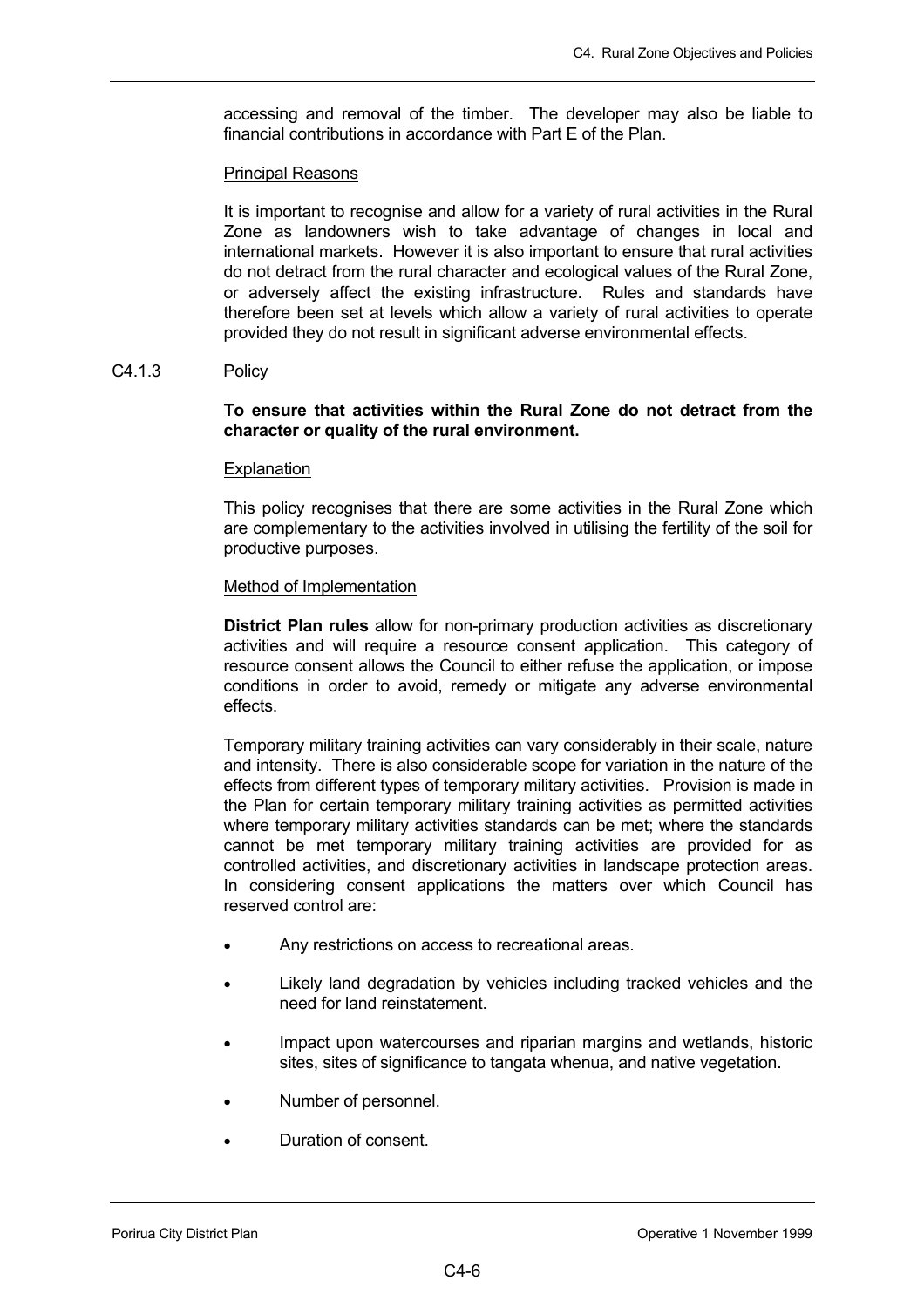Impact on rural roads.

This will enable Council to impose conditions to mitigate any actual or potential adverse effects.

# Principal Reasons

This policy recognises that the principal activities in the Rural Zone are those involved in the use of the land for productive purposes. There are also activities of a "non-productive" nature that are sometimes a necessary and complementary component of primary production activities. However, in assessing the relative merits of an application, the Council will require proof that a particular activity requires a rural location. The Council will need to be satisfied that an alternative urban site is not available or suitable, and that the activity is more appropriately located in the Rural Zone. This policy is designed to ensure that there are significant restrictions on the type of activities which the Council will allow in the Rural Zone, and only those that serve a legitimate rural purpose or cannot readily be accommodated in the urban zones will be permitted.

In determining the suitability of an activity regard shall be had to it's size and scale. The significant loss of land for productive purposes shall be discouraged, and activities will be directed onto land of low productive value.

Applications for a resource consent will require an assessment of environmental effects to ensure that the proposed activity is able to be accommodated without adversely impacting on the character of the rural environment, and that all adverse environmental effects such as traffic and roading, sewage and stormwater disposal, noise etc. are mitigated.

Proposals involving discharges to land, air and water may require a resource consent from the Wellington Regional Council.

The Rural Zone also comprises a range of recreational resources, such as reserves which are developed for a range of active and passive recreational activities. The coastal margins and Pauatahanui Inlet also form an important recreational resource, with associated amenities for the use of the public.

A wide range of temporary activities e.g. sporting events, fairs, music festivals, also occur on an intermittent basis in the Rural Zone, and due to the nature of the activity will generally fall into the discretionary activity category. These activities can contribute significantly to the health and vitality of the city as a whole. However, if such activities are not managed carefully they can cause significant short-term traffic, parking and noise problems etc. For this reason, each event which requires a resource consent will be carefully considered.

Other temporary activities such as military training exercises vary considerably in their scale, nature and intensity. There are some temporary military training activities which are of a nature and scale that conditions can be imposed on them to avoid, remedy or mitigate any adverse effects that may arise. Such activities are provided for as permitted activities. The Plan also recognises that the nature of temporary military training activities is such that there is potential for a wide range of effects, in particular through noise, the impact of tracked vehicles, impacts on watercourses and wetlands, and impacts on rural roads.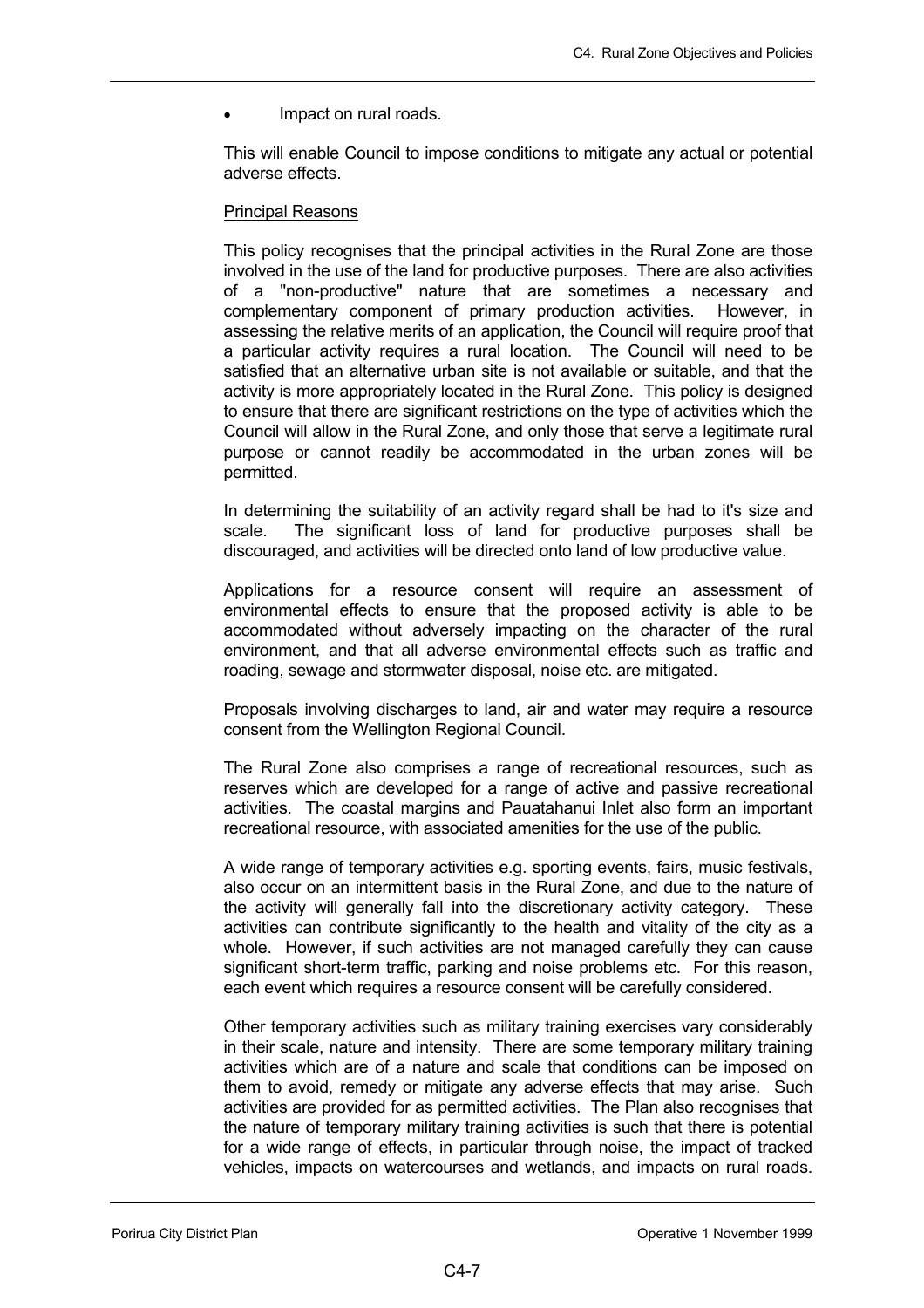Such activities will require an application for a resource consent as a controlled activity, and discretionary activity in the landscape protection area. Council will be able to refuse the application for a discretionary activity, or impose conditions in order to avoid, remedy or mitigate adverse environmental effects. Noise standards that recognise the nature of temporary military training have been imposed.

# C4.1.4 Policy

**To allow extractive industries where they will not significantly deplete the productive potential of the land or the visual, amenity or ecological, cultural or Maori spiritual values of the land and/or the water.** 

# Explanation

This policy recognises that mining, quarrying and topsoil mining can be accepted as being consistent with sustainable management in parts of the Rural Zone provided the activities can meet minimum environmental standards.

### Method of Implementation

Extractive industries are listed as a discretionary activity in the Rural Zone. The only exceptions will be small-scale activities undertaken as part of a primary production activity which meet all permitted activity standards. Earthworks must also meet the requirements of the Council's **earthworks bylaw**.

### Principal Reasons

Extractive activities need not greatly reduce the potential of the land, but can, if appropriately managed, enhance the sustainability of rural activity. That is, integrated management plans for the rehabilitation of land which has been worked may, in the medium to long term, enhance the productive use of the land. Extractive industries can also provide employment and business opportunities to the rural community. This is an important resource management issue and one which will be taken into consideration in assessing the relative merits of a resource consent application.

In assessing an application for an extractive industry the Council will consider the effect of such an activity on the City's natural and physical resources, namely, the effects on soil and water, and the road network and other infrastructure.

Porirua City has over recent years become more popular as a location for topsoil mining for the purposes of providing topsoil for a range of domestic and commercial purposes. This is accepted as a legitimate rural activity, but it is important to closely manage and monitor the effects of such activities on the environment, particularly with respect to soil and water run-off. In some locations due to soil types and slope it may not be appropriate to allow such activities. Applicants for a resource consent will be required to submit details of their proposals and a full assessment of the likely effects.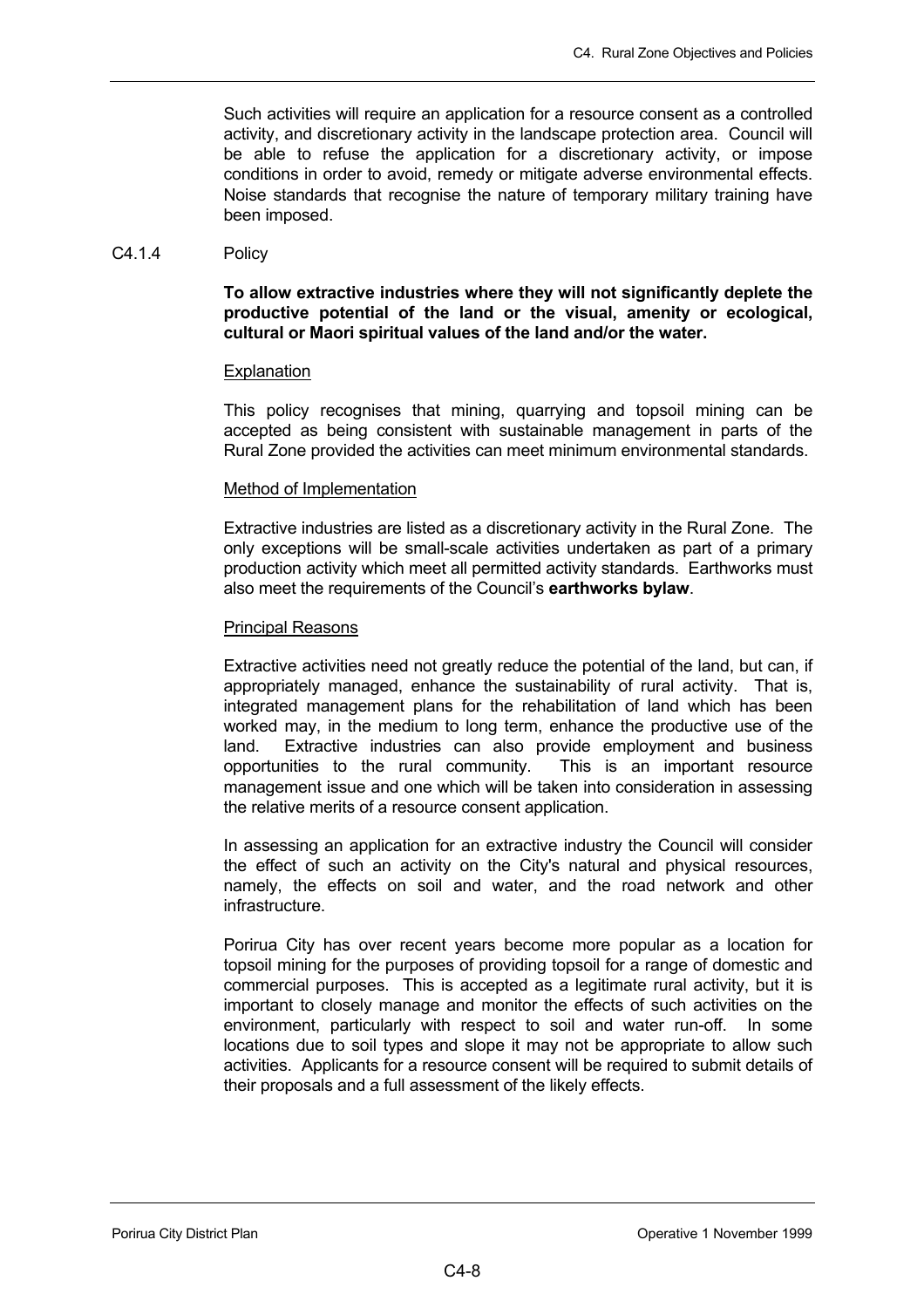## C4.1.5 Policy

**To only allow offensive trades where they require a rural location and which cannot be accommodated within the Industrial Zone.** 

### **Explanation**

The Council will need proof, on a case by case basis, that a particular offensive trade needs to be located in the Rural Zone.

### Method of Implementation

**District Plan rules** require that offensive trades are a non-complying activity in the Rural Zone. This category of resource consent application is designed to discourage such activities in the Rural Zone, but allows the applicant the opportunity to present a case to the Council, and the Council to assess each application on it's merits. Where relevant industry standards exist, these will provide a key method of guidance in the consideration of resource consent applications.

In submitting a resource consent application the applicant will be required to undertake a full assessment of environmental effects in accordance with the information requirements of Part F Information to Be Supplied.

The second category of activity which present a possible risk to the community are those activities involving the use of hazardous substances. This matter has been dealt with in Section C15 Hazardous Substances.

#### Principal Reasons

Offensive trades have the potential to cause significant adverse environmental effects if not appropriately managed. Although it is largely dependent on the scale of the activity, industries of this nature can create significant demands on the infrastructure. Heavy industry usually has high water and electricity usage, and produces significant levels of wastewater and stormwater run-off. The Industrial Zone has been designed to accommodate this level of infrastructural demand. Accordingly, it is recognised that the Industrial Zone is generally the more appropriate location for offensive trades.

However, it is also recognised that in some instances due to the location of particular markets or suppliers, or to particular locational attributes that it may be appropriate that such an industry needs to have a rural location.

The rural area is sensitive to environmental change and the effects of 'urban development'. This is due, in part, to the absence of urban infrastructural systems designed to manage heavy industry. In assessing the relative merits of an application the Council shall have regard to the impact of the development on sensitive ecological areas, such as the coast and aquatic habitats, and on Maori spiritual values associated with certain land and water resources.

The onus will therefore be on the applicant to prove to the Council that a particular rural site is needed for the location of such an industrial activity, and that any adverse environmental effects can be either mitigated, avoided or remedied.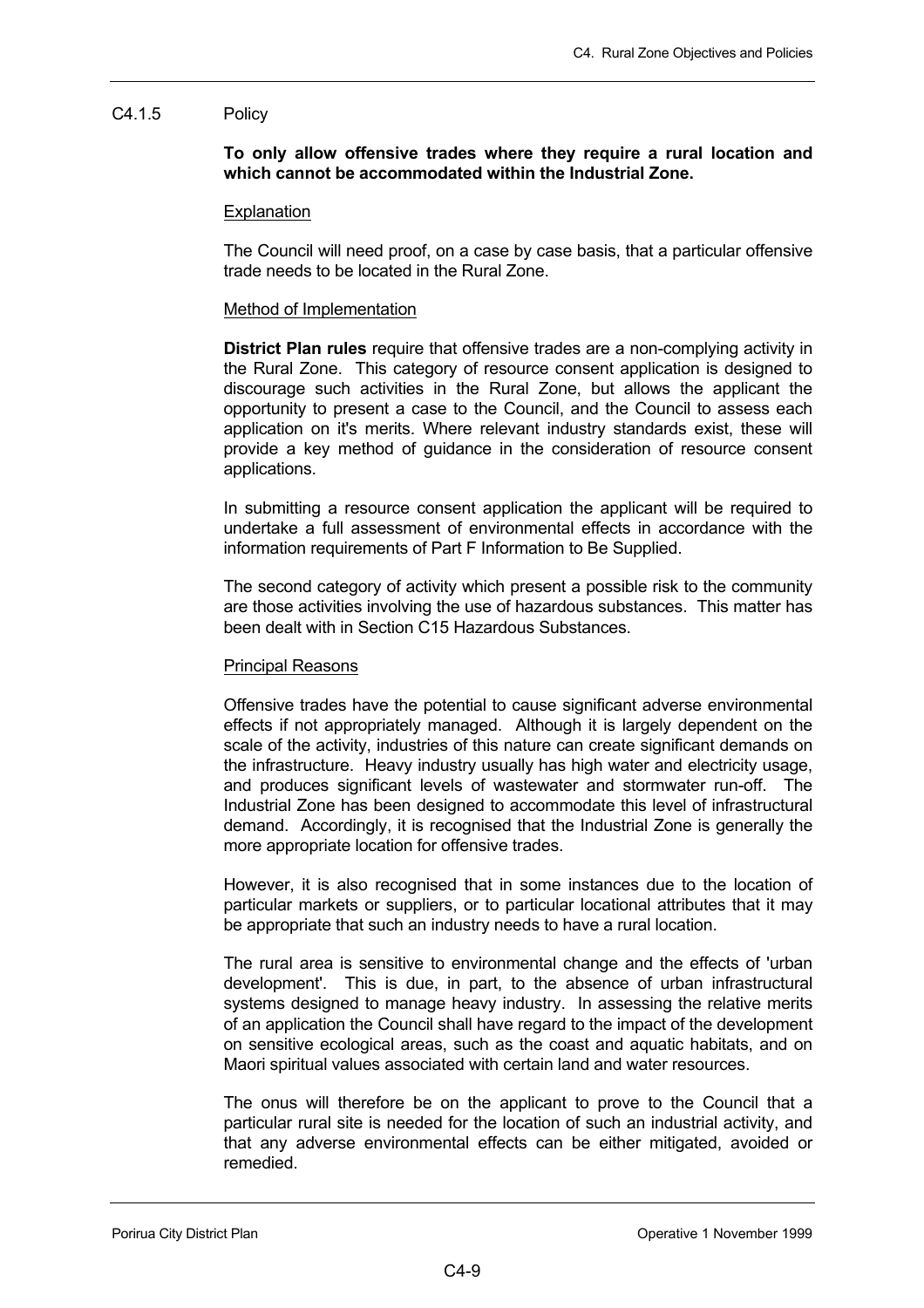## C4.1.6 Policy

# **To ensure that non-primary production activities do not make it necessary to upgrade rural roads beyond the level needed to service rural and recreational activities.**

### **Explanation**

There is a network of rural roads which are suitable for the relatively low levels of traffic associated with rural activities and recreational activities in the rural zone. The Council does not propose to upgrade rural roads beyond what is necessary to ensure the existing standard and carrying capacity of roading is maintained.

### Method of Implementation

**District Plan rules** require that any development resulting in a new access point or an increased level of activity will be considered as a discretionary activity resource consent. Private developers will be required to meet the full cost of road upgrading required as part of a resource consent. Refer to Part E Financial Contributions of this Plan, and specifically Section E2 "Roads and Access".

Other programmes for roading improvement may be addressed through the Council's **annual planning process**.

### Principal Reasons

Programmes for roading improvements will be focused on the provision of services to the Rural Zone appropriate to the rural and recreational activities in that area. Roads will not be upgraded to promote a higher intensity of land use. This is to ensure the rural character is retained. Activities adjacent to roads will be managed to protect traffic safety, and avoid unnecessary demands for road upgrading.

Upgrading rural roads to a high standard would be expensive and would place an undue financial imposition on the community. Where private developers seek to locate outside the urban zones, a condition of any consent will be to require that they meet the costs of any road upgrading. Where the proposal would also result in a significant increase in the ongoing cost of maintaining the road, over and above what would be required for rural or recreational activities, this would also be a factor which would be taken into account in the decision on the resource consent application.

# C4.1.7 Policy

# **To allow the minor adjustment of title boundaries in the Rural Zone.**

#### Explanation

This policy facilitates the rationalisation of existing title boundaries for the purposes of creating more practical title boundaries.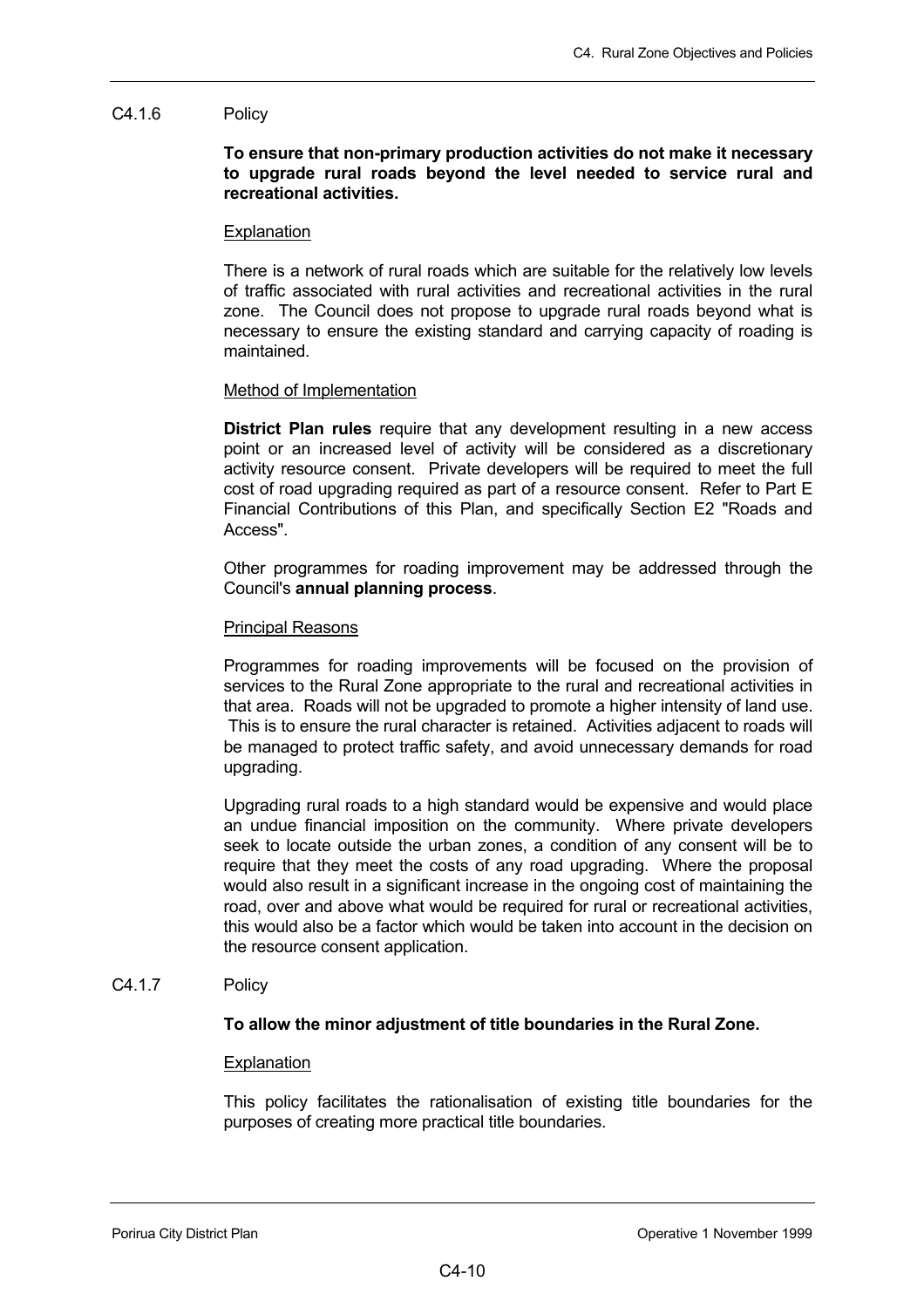# Method of Implementation

The **District Plan rules** on subdivision allow boundary adjustments as a controlled activity. This category of resource consent cannot be refused but allows Council the discretion to impose conditions on such matters as access, the location of new boundaries, and the provision of services etc.

# Principal Reasons

Boundary adjustments are subdivisions which do not encourage the intensification of the use of land or significantly alter the configuration and the number of titles, and consequently do not lead to a change in the character and use of the land.

The original pattern of subdivision is not always sympathetic to contours, ground conditions and access. In the interests of improved pastoral and forestry production, and better utilisation of productive land and existing dwelling sites, some rearrangement of certificates of title may be desirable and necessary to promote good farm management. In addition, it may be appropriate to rearrange titles to suit the needs of different users and activities in the Rural Zone.

# C4.1.8 Policy

# **To protect the long term potential of the rural land resource by ensuring that the new allotments for which a certificate of title can be issued are capable of accommodating a range of primary production activities.**

# **Explanation**

It is important to allow for a variety of allotments to be created provided they do not encourage a pattern of land ownership and subsequent use of the land which would compromise the long term sustainable management of the rural resource. The Council shall therefore not permit the creation of allotments which are not able to accommodate a range of primary production activities.

# Method of Implementation

- (a) Under Rule D4.1.5 the creation of new allotments below 5 hectares is a non-complying activity.
- (b) The creation of **new allotments 5 hectares or more but under 40 hectares will be a discretionary activity** and a resource consent will be required. These subdivision applications would be required to meet minimum standards relating to access, servicing, earthworks, etc. As a discretionary activity the full range of issues relating to an application will be considered on a case by case basis before any decision is made on whether to grant or decline the application. The Council may also impose conditions, including conditions relating to financial contributions, to any resource consent which it grants.
- (c) The creation of large **allotments of 40 hectares or more are a controlled activity**. Controlled activities cannot be refused. This will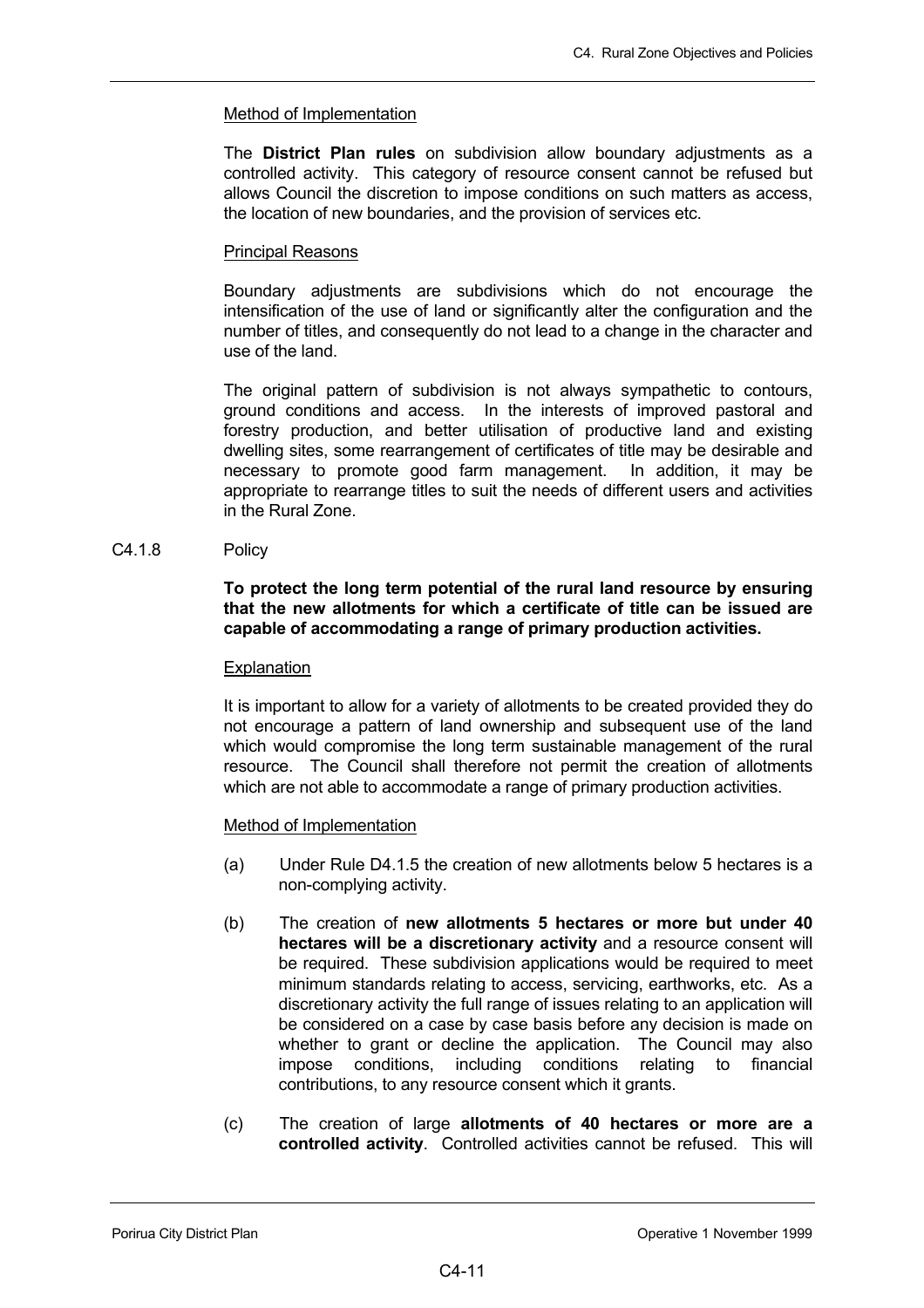give certainty to rural landowners, whilst ensuring an assessment of environmental effects relating to specified matters is undertaken.

## Principal Reasons

District Plan policies play an important role in contributing to the continued productivity of the rural area. Rules allowing for a variety of allotment sizes to be created help promote a variety of land uses and activities. This is a sustainable use of the rural resource. The changing nature of farming is such that the District Plan must allow flexibility for a variety of land holdings and associated primary production activities. To meet this demand the Plan allows for larger holdings to be subdivided where this would result in continued sustainable management of the land.

# **Allotments of Less than 5 Hectares.**

The Council, and its predecessor the Hutt County Council, have long recognised the important relationship between land fragmentation and the potential adverse effects of unsustainable land use.

There are a significant number of small allotments in the rural area. Many of these were created prior to the time when the Territorial Authority was able to exercise effective control over subdivision. Collectively, however, these allotments account for only a small proportion of the total land area of the Rural Zone. The majority of the Rural Zone is in allotments of a size generally suitable for a range of primary production activities.

The creation of allotments of less than 5 hectares is generally likely to limit the range of primary production activities for which the land could be used, create demands for the Council to provide costly and uneconomic public services, and result in a loss of rural character. There are some places, however, such as locations on the north side of the Pauatahanui Inlet, in the vicinity of areas where closer subdivision has occurred already, where that general limitation may be less applicable.

# **Allotments between 5 Hectares or more and less than 40 Hectares.**

The need to provide a variety of allotment sizes must however be balanced against the possibility of creating allotments which due to location and access etc. may not be able to accommodate a range of rural activities and therefore are likely to lead to a long term loss of sustainability in the rural resource.

Five hectares has been determined as the minimum allotment size able to be created as a discretionary activity in the Rural Zone. It is envisaged that the majority of allotments created in the rural area will need to be considerably greater than five hectares in order to ensure the potential for a range of primary production activities. The creation of allotments near the lower end of the scale will need to be accompanied by evidence that these allotments could accommodate a range of primary production activities in order to comply with this policy.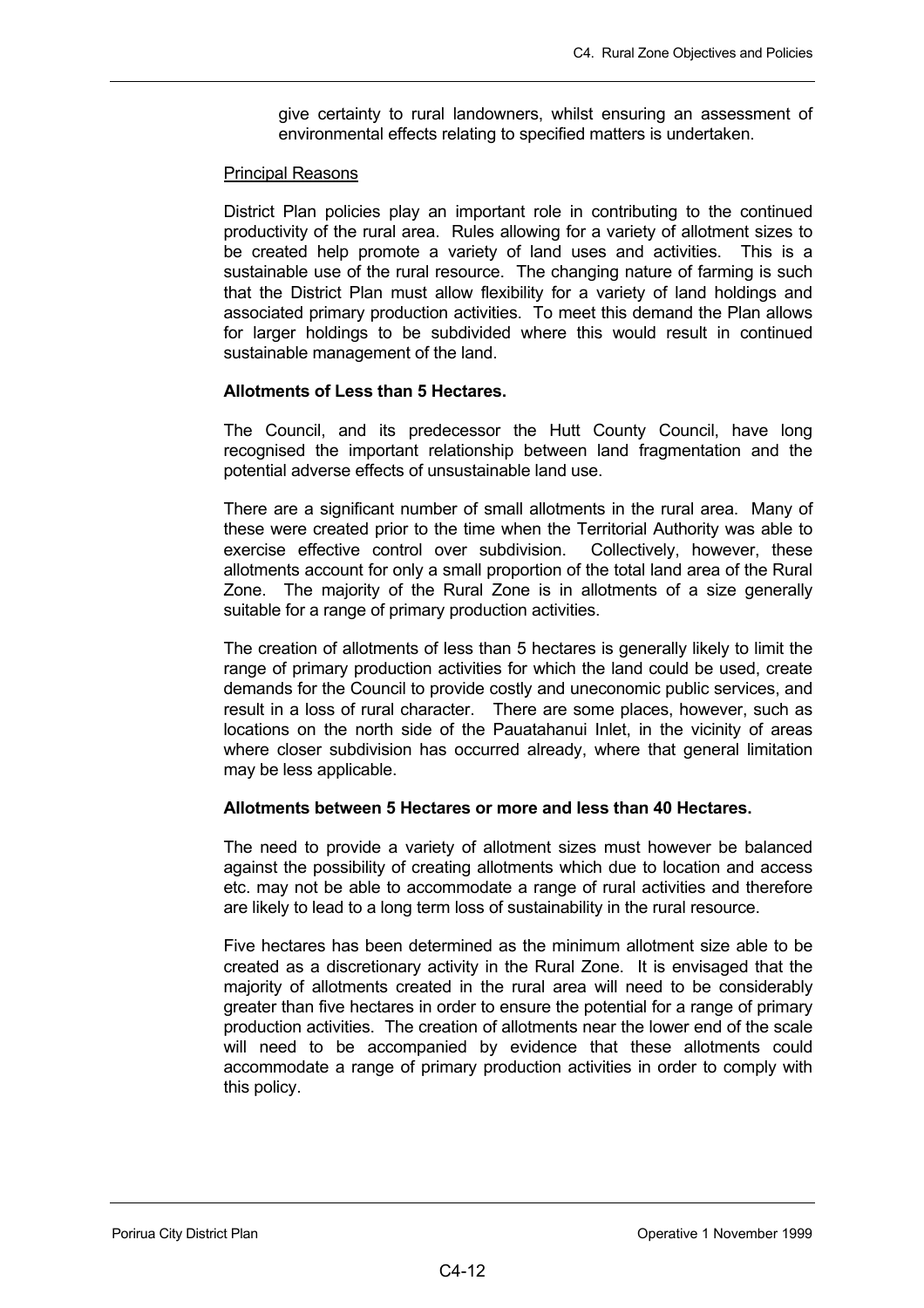### **Allotments of 40 hectares or greater.**

Allotments of this size ensure a continued low density of development and facilitates the preservation of the natural character of the Rural Zone. Rules have been included in the Plan relating to controls on earthworks, the protection of native vegetation and subdivision controls relating to access, servicing etc. which ensure the natural character is retained.

Large allotments of this size provide for the management of primary productive activities, and generally do not result in demands for the provision of services and infrastructure, or have significant adverse environmental impacts.

# **C4.2 OBJECTIVE**

# **TO AVOID OR REDUCE THE ADVERSE EFFECTS OF ACTIVITIES ON ECOSYSTEMS AND THE CHARACTER OF THE RURAL ZONE.**

#### **Explanation**

The Rural Zone contains many valued natural features and ecosystems in private and public ownership, which contribute significantly to its ecological diversity and visual attraction. It is important therefore to have due regard to any possible adverse effects of activities on the City's rural resources.

Parts of the Rural Zone have been the subject of incremental subdivision into smaller parcels. This has occurred in response to changing methods and forms of primary production, and in response to a demand for a rural residential lifestyle. In some instances, few examples of the particular remnant features remain and they are frequently vulnerable to destruction by land development, e.g. land drainage, bush clearance. However, the public acquisition of much of this land for future reserves is not generally feasible.

The areas of native vegetation, the streams, and the natural character of the coast all require careful management in order to promote the sustainable management of the resources of Porirua City as a whole. This objective and subsequent policies, rules and standards seek to ensure that the intrinsic values of the rural landscape are protected, and that any development in the Rural Zone does not have an adverse impact on the Landscape Protection Areas, the coastal areas, waterways, or other environmentally sensitive areas.

In recognising the value of significant areas which define the form of the City and its landscape character, the District Plan has mapped a number of Landscape Protection Areas, and policies have been included relating to the protection of the rural landscape as a whole. These Areas are further explained in Section C9 "Landscape and Ecology" of the Plan.

#### C4.2.1 Policy

# **To manage the environmental effects of buildings on the rural resource.**

#### **Explanation**

This policy deals with managing the environmental effects caused by dwellings and other buildings throughout the Rural Zone.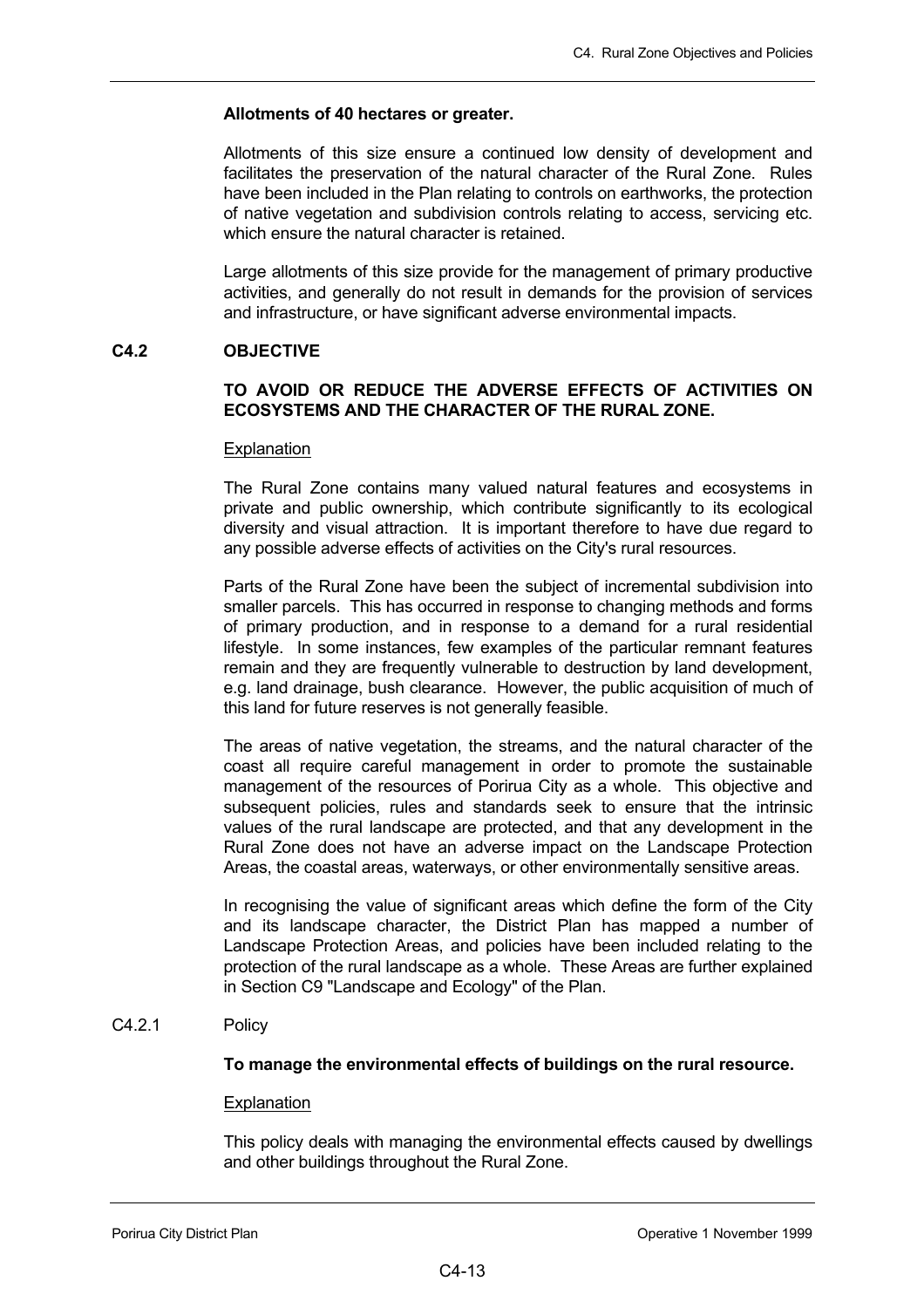# Method of Implementation

**District Plan rules** specify that the initial dwelling on a certificate of title and accessory buildings, (except in a Landscape Protection Area), are controlled activities. The Plan specifies activity standards for activities in this Area which are to be met for all proposed buildings. All dwellings in a Landscape Protection Area, will be subject to a discretionary activity resource consent application.

This policy seeks to ensure that future houses are sited in locations which have the least effects on the functioning and amenity values of the rural resource, and establishes a control on the establishment of more than one dwelling on a landholding.

This includes consideration of the following aspects:

- (a) An adequate area for drainage purposes;
- (b) A safe and stable building platform;
- (c) The provision of on-site parking of vehicles;
- (d) Safe and suitable vehicle access;
- (e) Earthworks for the provision of building platforms and accessways and the impact of these works on the natural environment;
- (f) The avoidance of the removal of native vegetation
- (g) The effect on landscapes identified in the Plan as Landscape Protection Areas.
- (h) The impact on any heritage feature as listed in the Heritage Register in Part J of the Plan.
- (i) Any adverse effects from natural hazards.

# Principal Reasons

The rural resource is to be managed for the promotion of rural activities and the protection of the natural environment. Dwellings and other buildings are important to the continued use and functioning of the Rural Zone. They do however have many potential adverse effects, including reducing the character of the rural landscape, increasing usage and deterioration of public roads, increasing demands for water supply, electricity, sewerage, and urban facilities and services.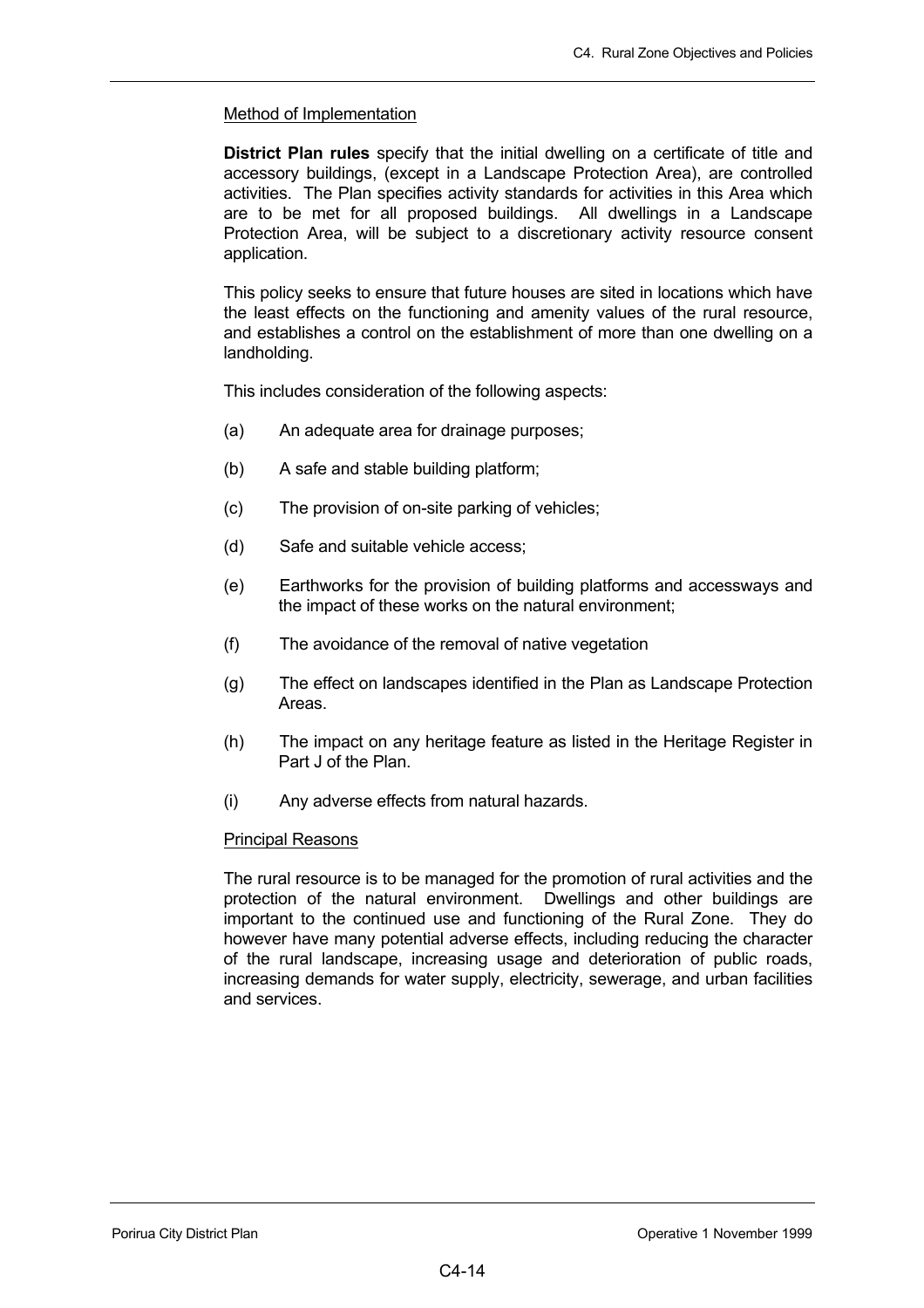# C4.2.2 Policy

**To protect the natural and physical environment from silt run-off caused by the removal of native vegetation and earthworks and disturbances to the land.** 

### **Explanation**

This policy seeks to control the adverse environmental effects of silt run-off from development involving earthworks and the removal of native vegetation. While primary responsibility for discharges rests with the Regional Council, the District Plan also serves a purpose in managing those activities likely to cause run-off.

### Method of Implementation

This policy will be achieved through **District Plan rules and activity standards** relating to limits on earthworks and the removal of native vegetation. New dwellings and road crossings require a resource consent at which time conditions may be imposed on such matters as, the siting of the building and the creation of an access to it, the amount and timing of earthworks, site development works and the protection of areas susceptible to erosion etc. Rules and Council advocacy policies relating to the provision of riparian strips have also been included in sections C9 and C10.

The **Wellington Regional Council** may from time to time also undertake maintenance, flood and erosion mitigation work or capital works as appropriate.

This Council also has a limited role to play but may undertake some works at a localised level with respect to stormwater piping and drain clearance and recontouring. Funding priorities may be identified in the **annual planning process.** 

Earthworks must also meet the requirements of Council's **earthworks bylaw**.

# Principal Reasons

Silt run off from earthworks including roading, track cutting and topsoil mining can cause the pollution and cumulative siltation of shallow marine environments such as the Pauatahanui Inlet.

Slope failure and washouts across roads etc., caused by the undermining of hillsides by farm tracks or access strips, can result in significant levels of silt being washed into adjacent waterways, a disruption to rural activities, a detraction from the visual quality of the rural environment, and a loss of productive rural land.

The loss of significant areas of vegetation in areas prone to erosion can substantially increase the levels of silt entering nearby streams and waterways. Controls on the clearance of such land also serve the purpose of maintaining the visual character, and protecting ecologically significant areas from deterioration or destruction.

Riparian strips along the margins of rivers and the coastline, are important mechanisms in helping to protect water bodies from contaminants. This land,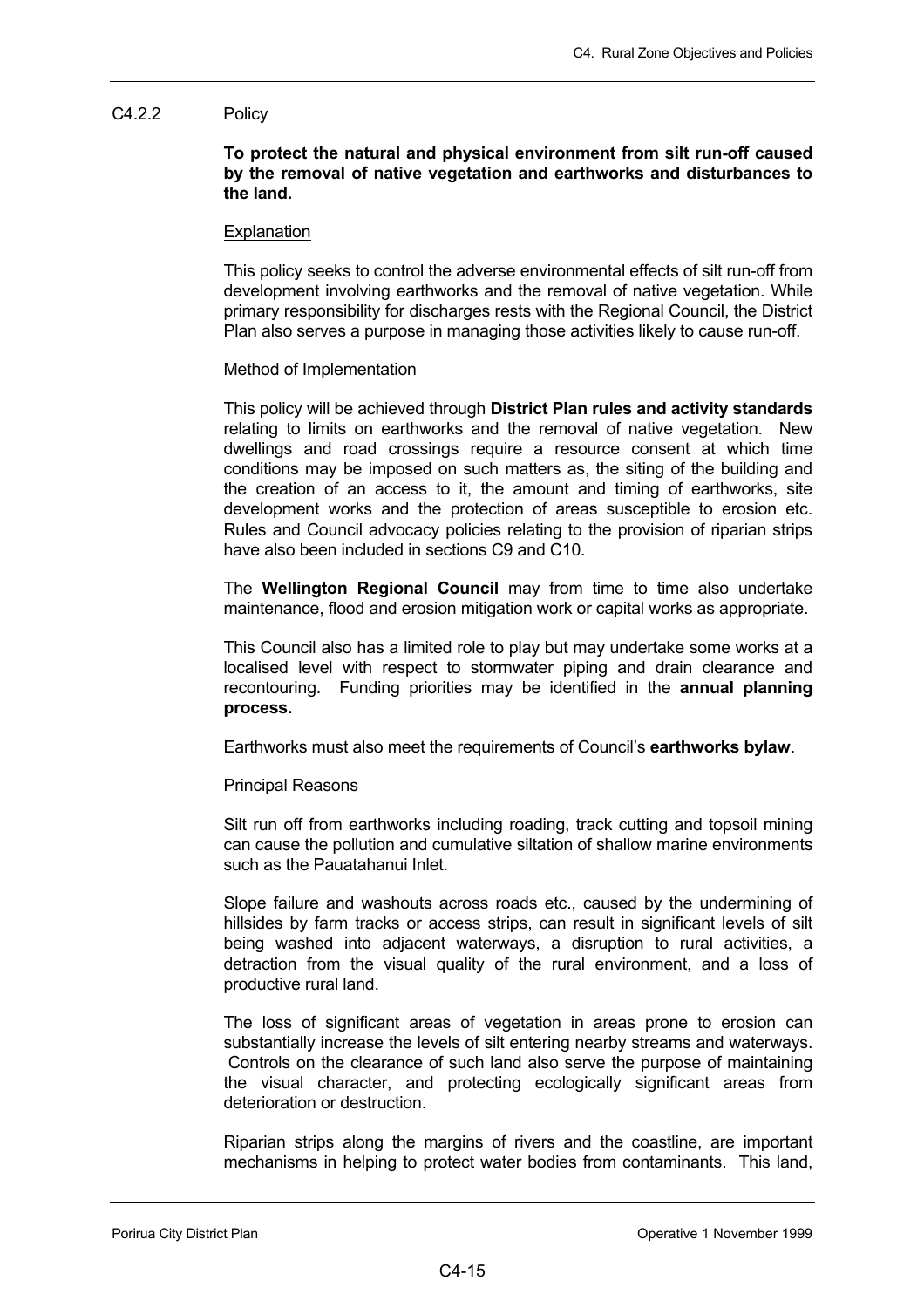which is generally held in public ownership, provides a buffer zone for the protection of the particular water body from urban activity, acts as a filtering system for the overland and underground flow of water and contaminants, and provide an important visual and recreation resource. Objectives and policies for the provision of these protective margins are included in Sections C9 "Landscape and Ecology" and C10 "Coastal Issues".

## C4.2.3 Policy

# **To require a high standard of wastewater disposal at all times.**

# Explanation

This policy reflects the importance of controlling wastewater run-off from the land into waterways, wetlands and the coast. While the primary responsibility for discharges rests with the Regional Council, the District Plan also serves a purpose in managing those activities likely to cause any degradation of water quality.

# Method of Implementation

**District Plan rules and activity standards** specify that residential dwellings in the Rural Zone require a resource consent. The applicant will therefore be required to provide information on wastewater disposal to the satisfaction of Council.

The Wellington Regional Council also requires compliance with minimum standards of wastewater disposal as set out in the **"Discharges to Land" Plan**.

# Principal Reasons

This policy is necessary to avoid the cumulative adverse effects of wastewater and low quality sewage treatment which can occur with an increasing intensity of land use development. Inappropriate methods and levels of wastewater disposal have the potential to adversely affect the natural and physical environment, including waterways and their ecology, groundwater supplies for domestic purposes, and the cultural and spiritual values of the Tangata Whenua.

# C4.2.4 Policy

# **To encourage the maintenance and enhancement of the ecological integrity and natural character of the Rural Zone.**

# **Explanation**

Although modified, the Rural Zone has a strong natural character. The natural character of the Rural Zone is derived from a combination of ridgelines, open spaces, rivers and streams, wetlands, coastal landforms, and native and exotic flora and fauna. Ecosystems and ecological processes are an integral part of natural character. Ecological integrity and rural character contributes to the community's sense of identity, health and wellbeing, and should therefore be protected for present and future generations.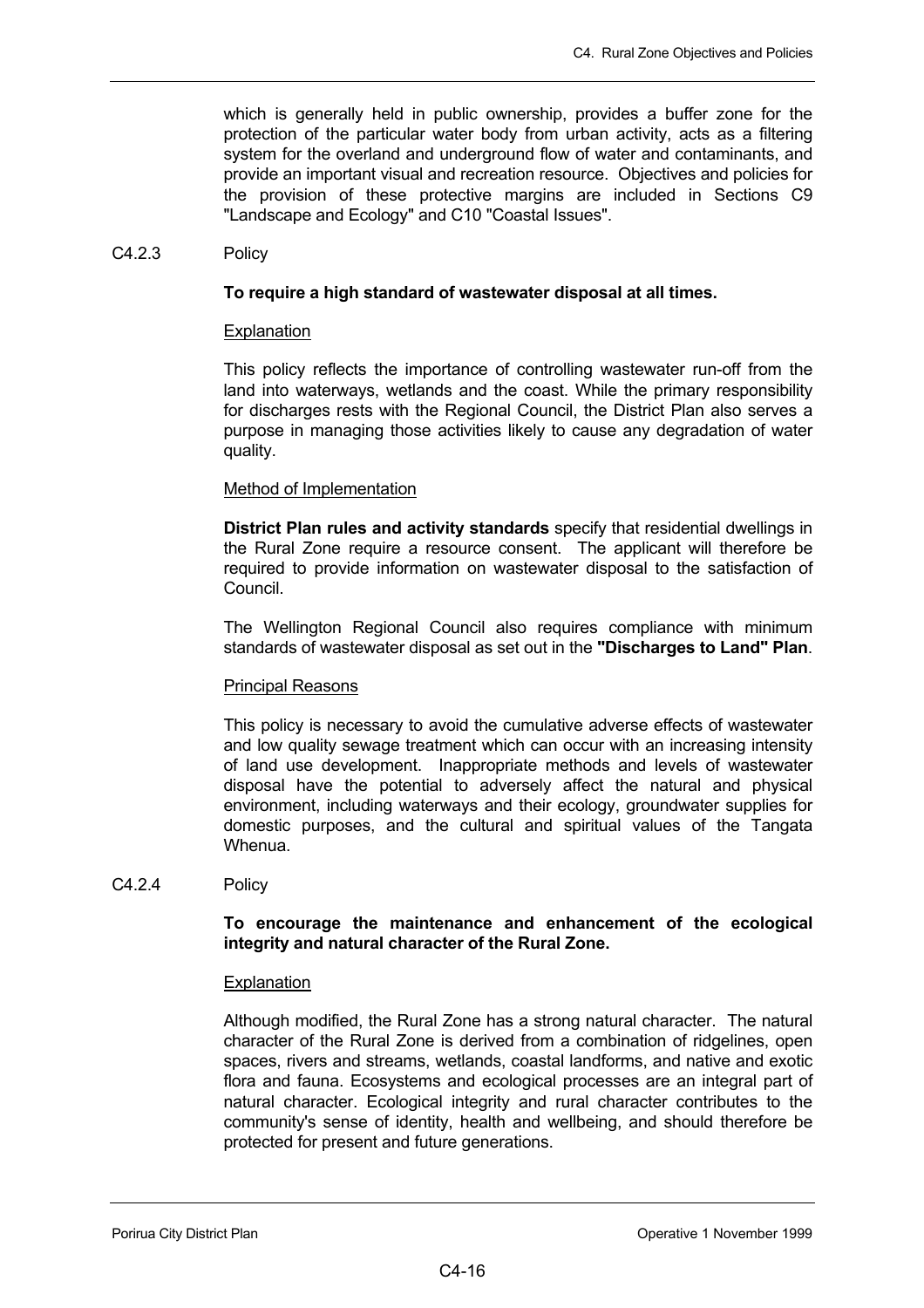## Method of Implementation

**District Plan policies** (see Section C9), **rules and the Planning Maps** identify certain areas of the Rural Zone as being Landscape Protection Areas. The policies recognise the particular landscape merits of these areas so that due regard may be given to them when assessing the merits of a resource consent application.

Other rules and standards which relate to the retention of the rural character include the retention of the existing rural/urban boundary and the containment of urban sprawl. Allied to this, the Plan restricts the creation of certificates of title below 5 hectares. The creation of such a title is a non-complying activity. This will help retain a rural pattern of activities and a rural character. There are also restrictions on the construction of dwellings and farm buildings etc.

The Council will encourage the voluntary protection of significant natural features outside the Landscape Protection Areas, which are not subject to a resource consent application. **Voluntary covenanting and management** is the preferred means of achieving long-term protection of these features.

### Principal Reasons

The natural and physical character of the Rural Zone is to be retained to achieve the purposes of the Act and its principles expressed in Sections 7(c) and (f) of the Resource Management Act 1991.

The natural character of the City's Rural Zone has changed considerably over the decades through land clearance, rural activities, roading and built structures etc. Several of these significant landscapes and ecosystems are in public ownership and therefore protected through various statutory mechanisms. Many more however remain in private ownership. Conservation of these features can contribute significantly to the City's ecological, cultural, and landscape resources, and therefore the community's wellbeing. This can be achieved without unduly restricting the owners use of the land.

Council is aware of the positive attitudes of landowners towards the retention of natural features, native vegetation, landscapes and ecosystems, but recognises this should be reinforced by the Plan so as to achieve its conservation objectives.

While there is considerable knowledge of existing stands of native vegetation it is not considered necessary to map these as part of the District Plan. This information will be made available on request.

# **C4.3 ENVIRONMENTAL OUTCOMES ANTICIPATED**

The following environmental outcomes are anticipated:

- C4.3.1 The retention of the existing visual and land-use distinction between the rural and urban areas.
- C4.3.2 The protection of the natural and physical character of the rural environment.